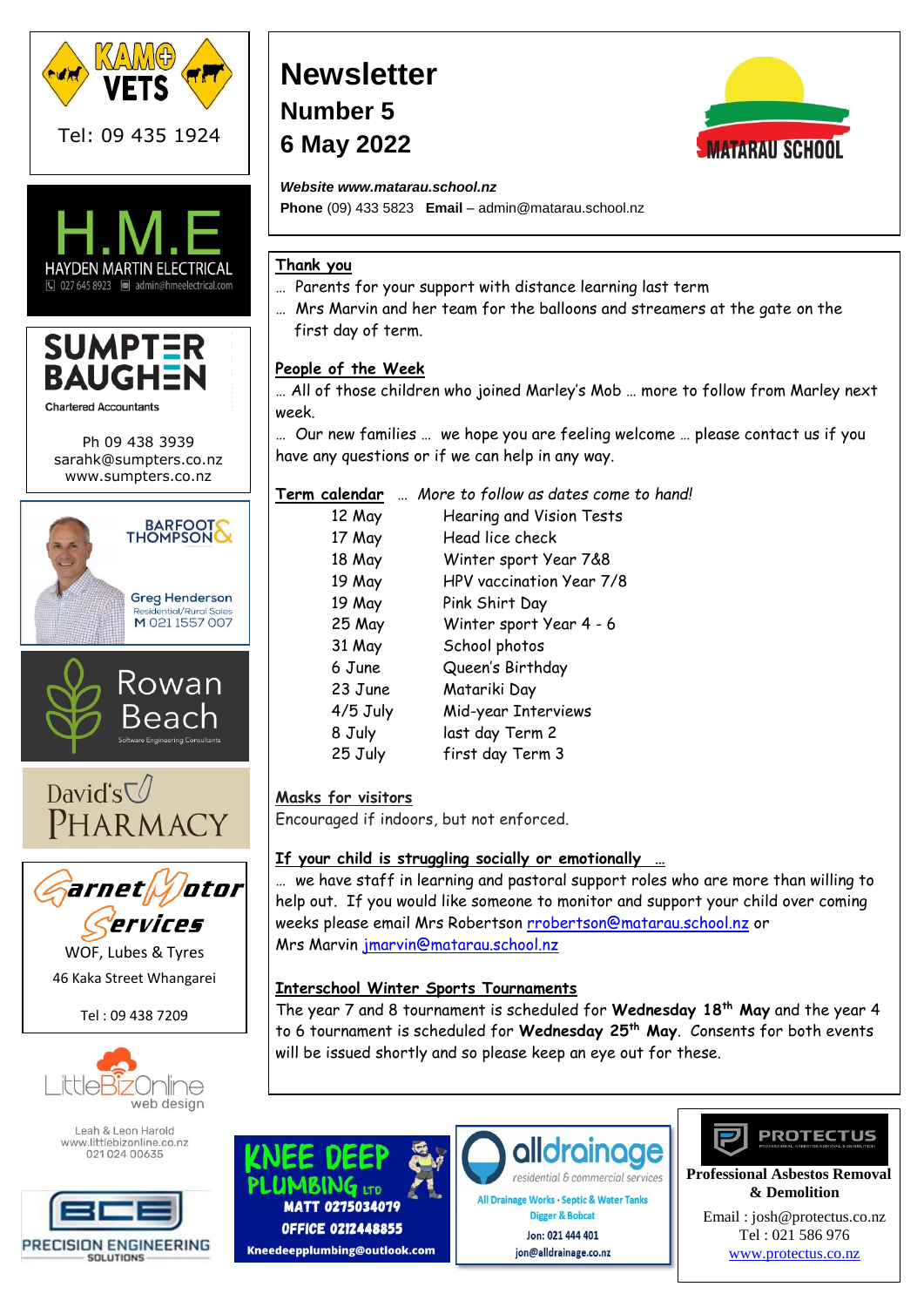#### **Headlice Inspection**

Our term headlice inspection has been scheduled for **Tuesday 17th May**. If you are able to assist, please contact Paula next week. Here is our once a term chance to "knock this problem on the head". All offers of help greatly appreciated.

#### **Pink Shirt Day**

… is scheduled for **Thursday 19th May** (to accommodate our senior students who are at tech on Friday) and children are invited (NOT COMPULSORY) to wear a pink shirt or some other item of pink clothing. This is now an international event giving everyone the opportunity to stand united against any form of bullying. *Gold coin koha can be dropped to the office on the day*, donated to Mental Health NZ to support victims of bullying and to develop anti-bullying programmes.



## *Pink Shirt Workshops*

*Children who bring a plain T-shirt & coat hanger to school on Tuesday 17th May will be invited to a workshop to stencil the Pink Shirt Day logo onto their T-shirt to wear on the Thursday.*

## **Marley's Holiday Reading Programme**

As advised earlier, we want to celebrate all of those children who made an extra effort to read over the holidays. Thank you to those who have sent photos of their children (and pets) reading, some of these really set us smiling. We would like to set up a photo board at school to memorialise the children's reading efforts. For those who haven't managed to flick us a photo yet, it isn't too late. So if your child did some extra reading over the holidays, or even this week, please email them to Paula [\(admin@matarau.school.nz\)](mailto:admin@matarau.school.nz) and we will prepare them for display. They will also go in the draw for prizes.

## **Learning Support Programme**

A number of children have been placed in Learning Support programmes to commence term 2. This is a valuable opportunity for a more personalized and intensive learning programme, in an area of need, and parental support with assigned homework tasks is expected. Please contact Mrs Marvin or Mrs Robertson if you have any questions about this programme.

# **International Schools English and Maths Competitions – Years 4 - 8**

There has been enough interest in these competitions to proceed again this year. So, **last chance**, if you would like your child included, and they are up to two practice papers a week for a period of approximately 6 weeks, please give Miranda a call next week or e-mail to admin2@matarau.school.nz

#### **An important message on behalf of the major sporting organisations and Sport NZ**

A number of sporting organisations are expressing growing concerns that not all NZ children receive the right messages at weekend sports events. Parents are asked by these organisations to give serious attention to the following suggestions …

| What NOT to say                | What TO say                              |
|--------------------------------|------------------------------------------|
| Did you win?                   | Did you have fun?                        |
| You played rubbish!            | How did you play?                        |
| Why did you do that?           | What did you learn?                      |
| You're so talented             | What would you do differently next week? |
| False praise                   | Did you try your hardest?                |
| You were so much better than X | I'm proud of you.                        |
| It doesn't matter              | I love you                               |

Remember to affirm and support coaches and managers often!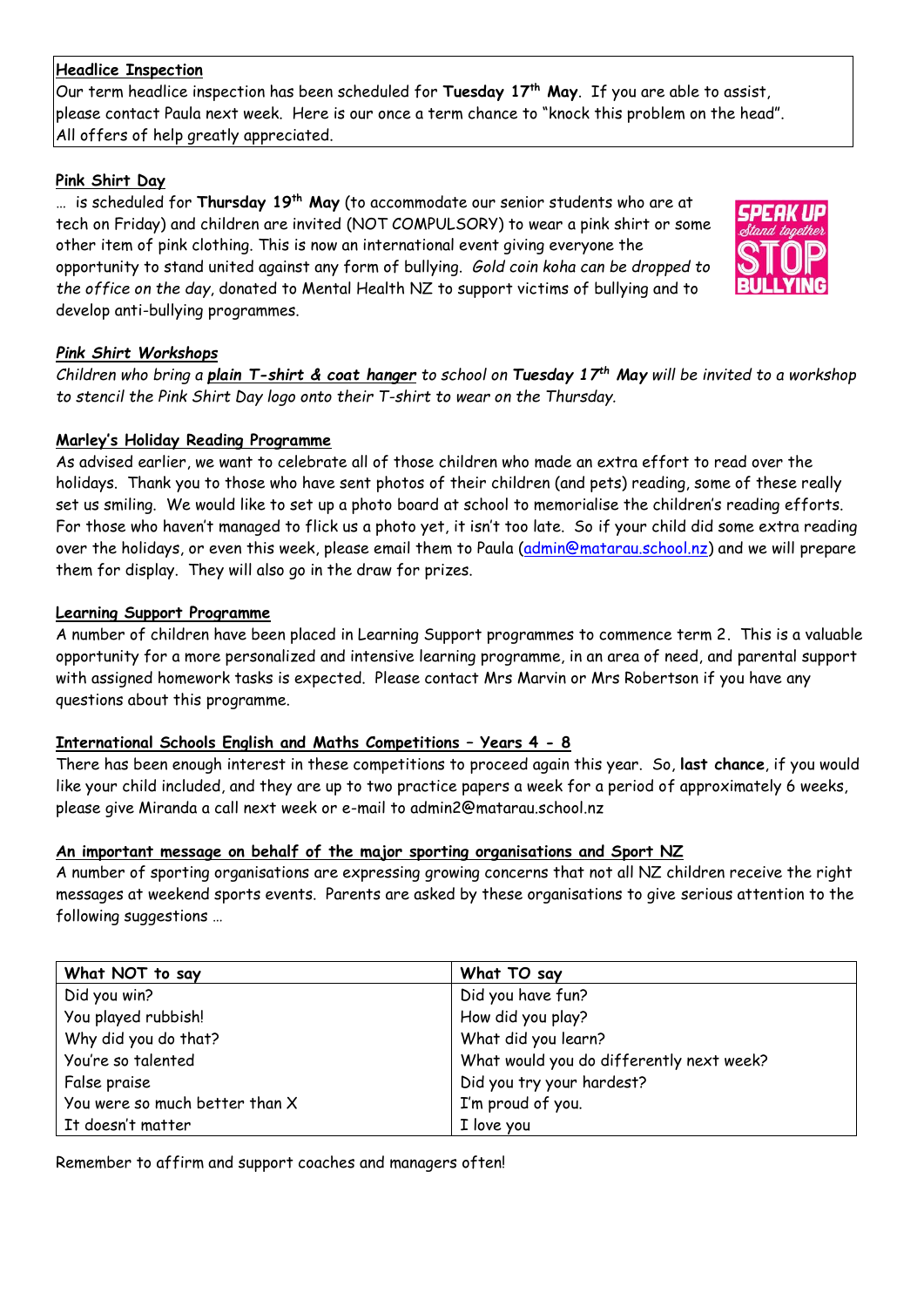#### **Soon to be 5 year olds we may not know about**

If you have moved into zone, or know someone who has moved into zone, and you / they have a soon to be 5 year old (i.e. turning 5 before the end of the year), and the school has not been advised of this, please let us know next week. This information is important for us if we are to plan for optimal numbers in our junior rooms. Thank you.

#### **Scholastic**

The new Scholastic folder is out! Book orders for Issue 3 need to be in by **Friday 20th May** .

#### **Yummy stickers**

Keep collecting Yummy stickers! Please collect the Yummy cut-out labels from bags (each cut-out label is worth 10 stickers) and individual Yummy apple stickers for our share of the \$200,000 free DG Sport sports gear prize pool. Yummy apples are available from New World, PAK'nSAVE and participating Four Square stores (and some Countdowns). The more you collect, the more sports gear we get. Please see Mrs Easterbrook in room 2 for more sticker/label sheets. All started or completed sheets can be returned to Mrs. Easterbrook.

## **A wee reminder - Fitness for school – Covid precautions remain in place**

It is ABSOLUTELY CRITICAL that **sick children are NOT sent to school**. There are no conditions that would warrant this. **To send a sick child puts other children, and staff, at risk, and could have serious knock-on effects**. So, if your child has a cough, a sore throat, head or body aches, fever, breathlessness etc., please keep them home and seek medical advice if necessary. Please keep them at home for a minimum of 48 hours after cessation of final symptoms, or longer on the advice of their doctor ... **always err on the side of caution**. We suggest that you have a contingency plan in place in the event that your child is unwell, or in the event that the school contacts you with a request that you pick up your child. If you are contacted by the school to pick your child up please arrange this promptly, a staff member will be waiting for you.

#### **RAT tests**

We have a small supply of RAT tests available at school. Please let us know if you need any tests by emailing Paula at [admin@matarau.school.nz](mailto:admin@matarau.school.nz) or ring to 4335823. If you are covid positive or a close contact and you need these please DO NOT come into school. We can organise to leave these in the schools mailbox for collection.

#### **Final words**

Welcome to the new term. We are very excited to have so many children back at school, and to have parents back on site. Our goal this term is to move as close to "normality' as we can, minimising disruptions to regular programmes, and resuming things like whole school assemblies, singing, senior rotations, interschool sports etc. While some things are out of our hands, there are a number of things we can do to minimise further disruptions to school including adhering to the "covid precautions' above. So our best chance of a normal term is complying with these guidelines, working together and looking out for each other. Please let us know if we can help in any way whatsoever, we will do our best.

Ngā Mihi

*Kevin Trewhella Principal*

#### **Community notices**

#### **Indoor bowling**

Every Wednesday night 7:30pm all welcome (2 games) First 2 games Free / Children till 18y \$5/year – Adults 18y and up \$40/year More information you can contact Allen Agnew 43550141 or Ben Foster 43551570

#### **Firewood for sale**

Gum or blackwood \$120/cube, pine \$80/cube. Can mix. Free local delivery. Ph Kevin 0211915911.